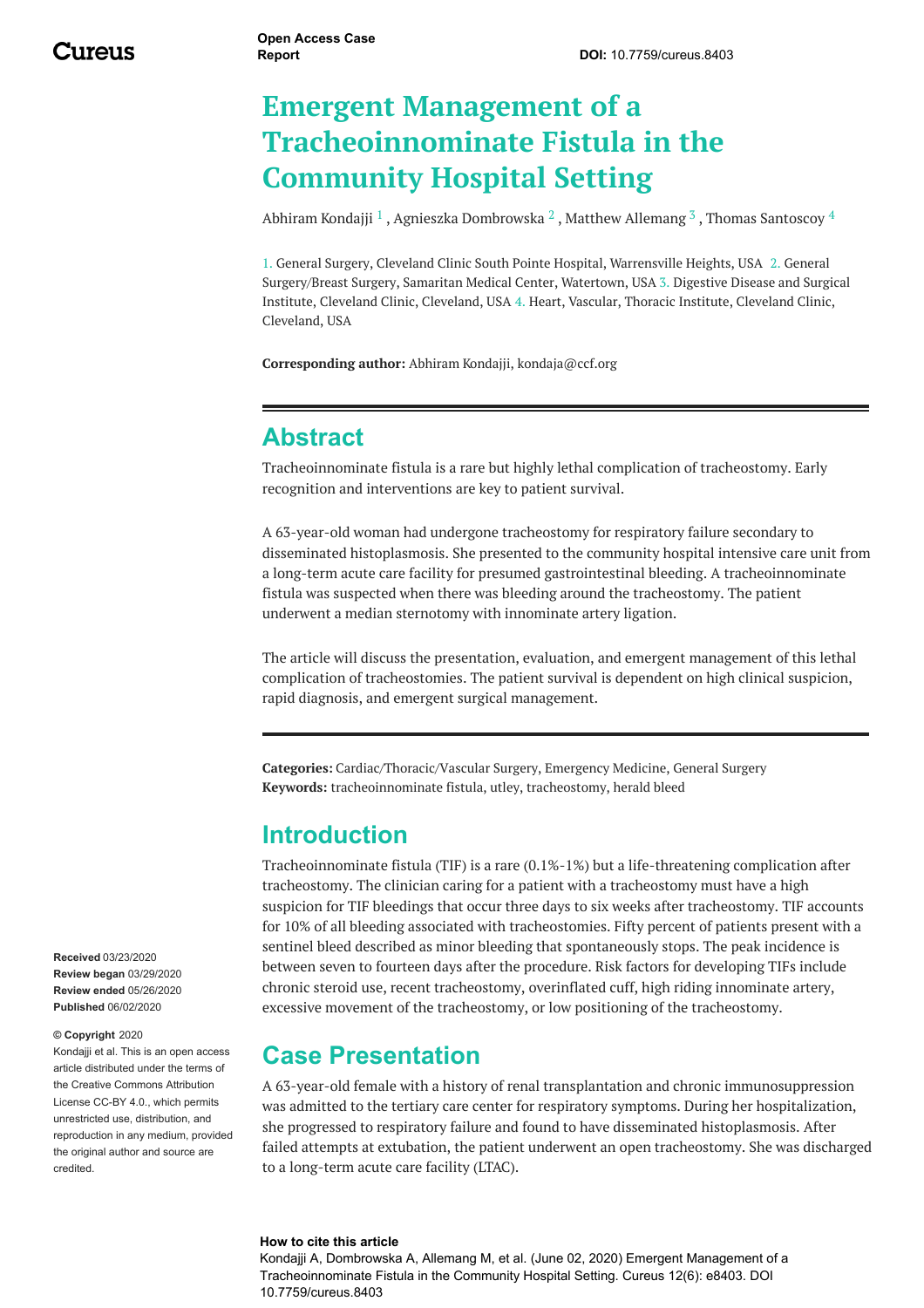## 117A119

The patient developed bright red blood per rectum during her stay at the LTAC without evidence of bleeding at the tracheostomy. Her hemoglobin level was 4.5 mg/dL; a blood transfusion was initiated at the facility and she was transferred to the local community hospital's intensive care unit (ICU). During routine morning patient care, the nursing staff noticed minor non-pulsatile bleeding around the tracheostomy and immediately alerted the ICU physician team. On initial inspection, there was no noted bleeding of the exterior surfaces while the patient was positioned with the head of the bed at 30 degrees. Bleeding recurred when the patient was placed back into the supine position, prompting urgent surgical consultation.

The surgical team and the ICU team proceed to evaluate for bleeding sources. A flexible fiberoptic scope was used to investigate the upper airway and no bleeding was seen from her nasopharynx or oropharynx. The tracheostomy was also evaluated and no bleeding was seen distal or proximal to the tracheostomy site, while the tracheostomy cuff was deflated. Due to the recurrence and unidentifiable source of bleeding, surgical evaluation and management were needed. While prepping the patient, pulsatile bleeding was observed from the tracheostomy. The patient started to develop hemodynamic instability and surgical management deemed necessary. Interventional radiology was not considered at this time because the service was not immediately available on site. The cuff was hyperinflated, which stopped the bleeding and the patient was emergently taken to the operating room with the general surgery team. The thoracic surgeon on call was notified and would meet the team in the operating room.

The patient was prepped for surgery. A median sternotomy is used to gain access to the great vessels. The pericardium was opened to provide additional visualization and mobilization of the great vessels. The innominate vein was first mobilized and provided exposure to the innominate artery. The innominate artery's course was traced and fistula palpated on the posterior wall of the artery. Vascular clamps were applied proximal to the fistula and distally, ensuring that the thyrocervical trunk remained intact. The proximal end of the vessel was ligated using a vascular stapler. The distal end was oversewed in two layers using a 4-0 prolene suture. Thymic tissue was mobilized and placed over the tracheal fistula. This method provided quick control and coverage of the defect. The sternotomy was closed and resuscitation continued until the transport team arrived in the operating room to take the patient to the tertiary care center.

## **Discussion**

TIFs are highly lethal complications associated with a tracheostomy. Early bleeding within minutes to hours after performing a tracheostomy is often from poor hemostasis during the initial tracheostomy or from a coagulopathy. Tracheostomy bleeding occurring three days to six weeks in the postoperative period should be assumed to be a TIF until proven otherwise [1]. Fistulas from surrounding arteries, common carotid, inferior thyroid, thyroid ima, aortic arch, and the innominate vein, have been reported [2]. Risk factors for developing a TIF include steroid use, tracheal infection, tracheostomy below the third tracheal ring, high-riding innominate artery, pressure necrosis from an overinflated tracheal cuff, malposition of the tracheal cuff, poorly sized tracheal appliance, or excess movement of the appliance [2]. Pathology shows the evolution of the fistula progresses from superficial tracheitis to necrosis, loss of cartilage, and subsequent fistulization [3].

#### **Controlling hemorrhage**

Quick bedside management of the bleeding should include hyperinflating the tracheal cuff balloon, allowing for temporary control in 85% of the cases and is the first maneuver that should be attempted  $[1,2,4-7]$ . Additional methods of bleeding control involve withdrawal of the tracheostomy tube with the advancement of an endotracheal tube past the bleeding to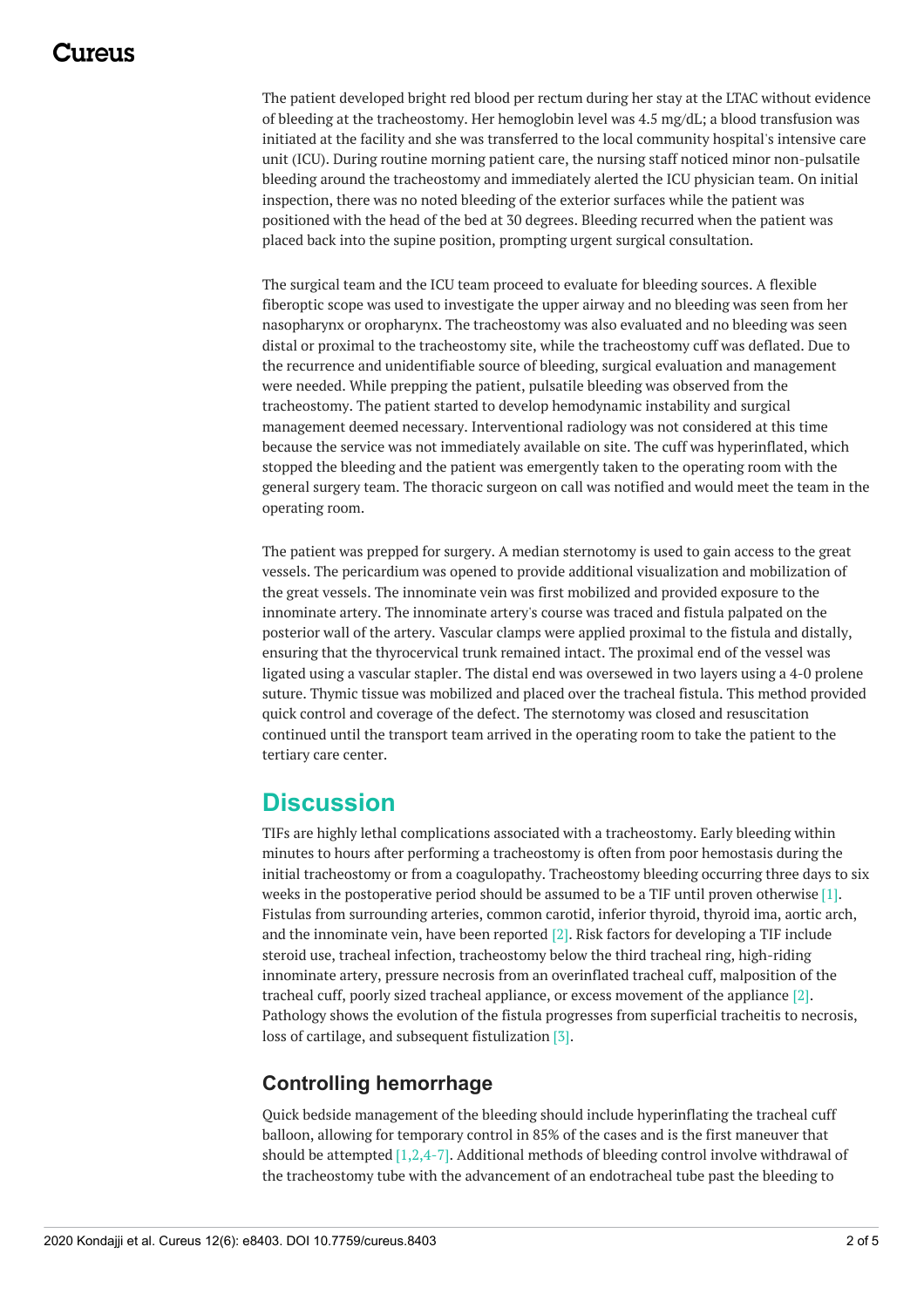## 117A119

prevent blood collecting in the lungs, and digital compression of the artery against the manubrium by entering the pretracheal space, known as the Utley maneuver [1,7,8]. Bronchoscopy is used to evaluate the presence of the fistula, and imaging studies such as conventional angiography or CT angiography should be used in stable patients. Imaging shows a blush into the trachea, and can be used to diagnose a TIF [7]. Patients should additionally have adequate peripheral access to provide effect resuscitation. The unstable patient may need blood products, and was started on massive transfusion, crystalloid, or vasopressors until the TIF can be definitively managed.

#### **Surgical management**

Communication between the anesthesia and surgical team is crucial while preparing the patient for surgical intervention. The anesthesia team evaluates for bleeding in the airway while the tracheostomy cuff is deflated and the appliance is withdrawn. An endotracheal tube is advanced under visual guidance past the suspected source of fistulization. This placement helps prevent blood from entering the distal airway. Additional hemodynamic monitoring devices and vascular access lines are commonly placed.

A median sternotomy is used to gain access to the great vessels. The innominate artery is the first branch of the aorta and gives rise to the thyrocervical trunk. The innominate vein is mobilized, and the pericardium may need to be opened to obtain sufficient exposure. The innominate artery is then followed distally until it crosses over the trachea. Careful blunt dissection will reveal the fistula posterior to the innominate artery.

Once the TIF is identified, vascular clamps are placed to obtain control of the innominate artery (Figure *[1](#page-2-0)*). The proximal end of the innominate artery is ligated with a vascular stapler. The distal end of the innominate artery or the thyrocervical stump can be stapled or suture ligated in an oversewn fashion. When the artery is ligated, there is a sharp sudden drop in the right arm arterial pressure.

<span id="page-2-0"></span>

**FIGURE 1: Clamped innominate artery with tracheal fistula exposed**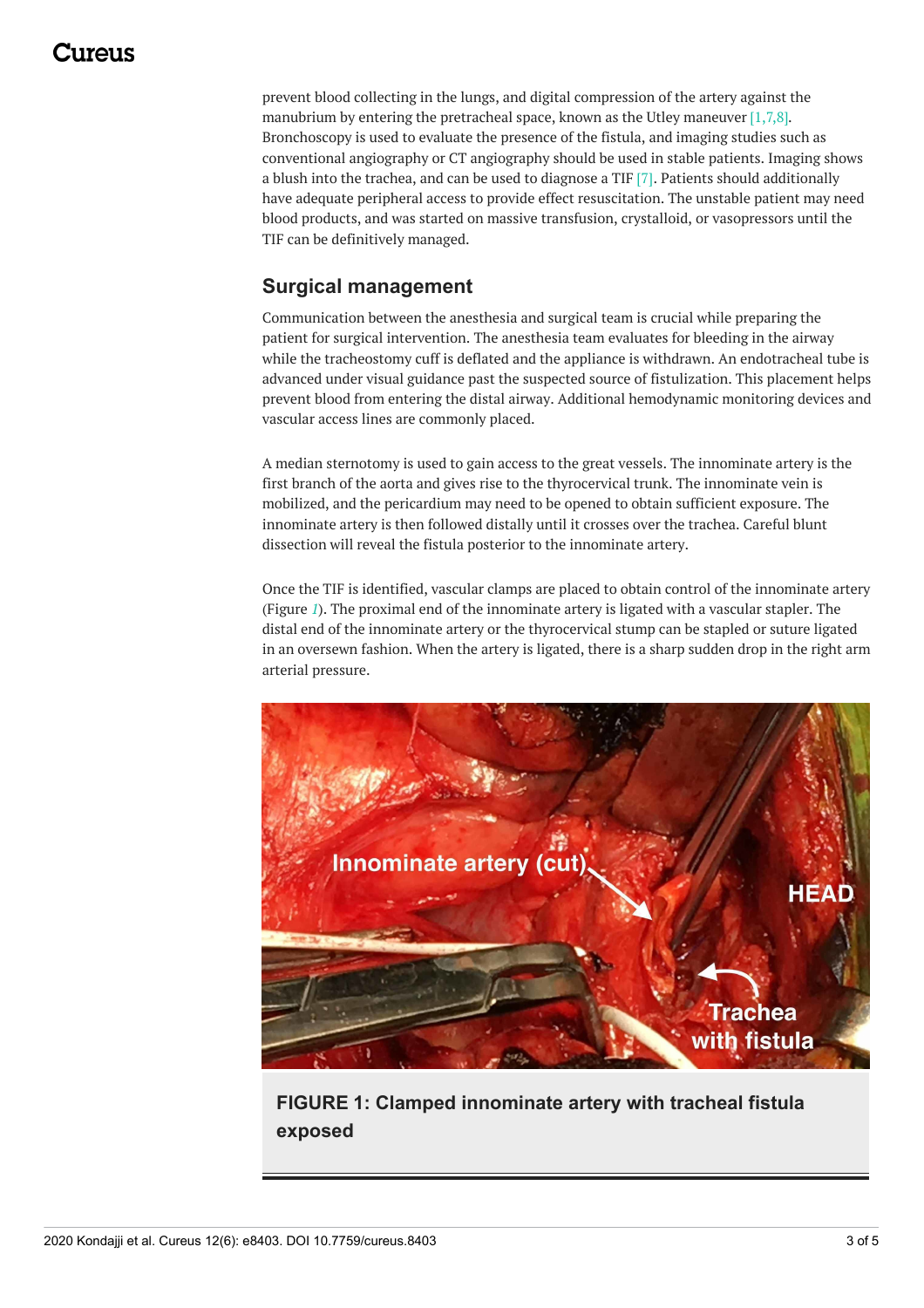## 1174110

The trachea may be primarily repaired with the PDS suture after debridement of devitalized tissue or a bovine pericardial patch may be necessary. A lesser documented, but viable thymic flap can be used to buttress the tracheal opening and the innominate artery stumps to prevent fistulization. Other options include using omentum and the sternocleidomastoid muscle.

The endotracheal tube is left in place, the sternotomy is closed, and the patient is maintained in the ICU for continued neurovascular monitoring.

#### **Intra-operative and postoperative considerations**

Arterial lines placed in the right arm will demonstrate decreased perfusion when the innominate artery is ligated. It is vital that the placement of a hemodynamic monitoring device should take this effect into consideration. Checking the stump pressure of the distally ligated innominate artery will provide an early indication of retrograde flow to the right upper extremity and cerebral hemisphere.

Postoperatively, the patient should be monitored for ongoing neurovascular changes with special attention to the right upper extremity and right brain hemisphere perfusion. Perfusion to these areas is dependent on retrograde flow from the left brain hemisphere through a patent Circle of Willis.

Long-term outcomes show an overall poor prognosis for those patients who develop a TIF and often the cause of death for survivors is due to their other comorbidities. Innominate artery ligation has shown up to a 10% incidence of neurological deficit. Patients should be monitored for these changes. Perfusion to the brain and right upper extremity relies on the retrograde flow through the Circle of Willis.

## **Conclusions**

TIFs are highly lethal if not addressed in a timely manner, and physicians caring for a patient with a tracheostomy should have a high suspicion for a TIF after the immediate three to five days postoperative period. Successful management includes immediate bedside maneuvers such as hyperinflating the tracheostomy balloon, or the Utley maneuver as well as utilizing interventional radiology, endovascular treatment for a stable patient, or surgical management for an unstable patient or when minimally invasive procedures are not immediately available. Communication between the surgeon, anesthesia, and critical care team is vital to isolate the fistula, providing ongoing hemodynamic and neurological monitoring.

## **Additional Information**

#### **Disclosures**

**Human subjects:** Consent was obtained by all participants in this study. **Conflicts of interest:** In compliance with the ICMJE uniform disclosure form, all authors declare the following: **Payment/services info:** All authors have declared that no financial support was received from any organization for the submitted work. **Financial relationships:** All authors have declared that they have no financial relationships at present or within the previous three years with any organizations that might have an interest in the submitted work. **Other relationships:** All authors have declared that there are no other relationships or activities that could appear to have influenced the submitted work.

#### **References**

1. Grant CA, Dempsey G, Harrison J, Jones T: [Tracheo-innominate](https://dx.doi.org/https://doi.org/10.1093/bja/aei282) artery fistula after percutaneous tracheostomy: three case reports and a clinical review. Br J Anaesth. 2006,